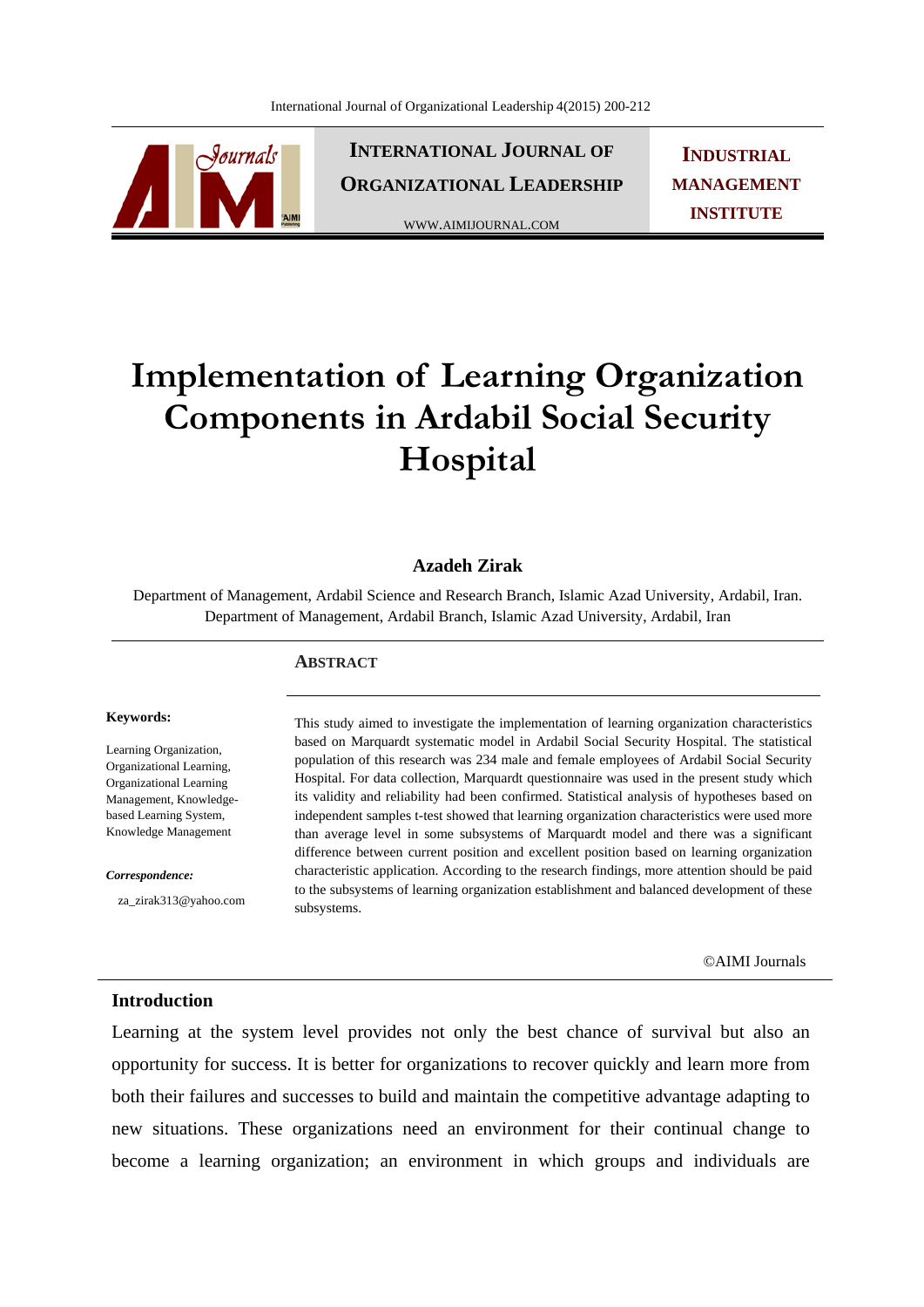constantly engaged in new learning processes (Marquardt, 2002). Owen (1991) stated that the main purpose of business was to create a profit and a product in the past, but now is to become an effective learning organization. This does not mean that the products and profits are no longer important, but it means that they would be impossible to achieve without continuous learning. If an organization does not adapt itself to suit the continuously changing environment through quick and effective learning, it will not be able to survive. In fact, external environmental changes can lead to adaptation or extinction of organizations over time. Accordingly, transforming organizations into learning as a fundamental move is a response to these changing situations and requirements (Marquardt, 2002). Therefore, organizations can better understand why changes occur, analyze them to identify findings, and adapt themselves best to their environmental changes. The main aim of this study was to investigate the implementation of learning organization characters based on Marquardt systematic model in Ardabil Social Security Hospital. This paper clarifies the distinction between organizational learning and learning organization and provides a summary of common different learning organization models. Furthermore, it justified the research hypotheses and results in result and discussion sections.

### **Organizational Learning**

In the early 1970s, the *concept of organizational learning* systems is *proposed* and *developed.* Individuals' learning within the organizations is called organizational learning which enables them to cope with changing tasks, technologies, and environments. From experts' perspective, organizational learning is an opportunity to make changes and keep pace with the dynamically changing environment (Conner, 1992). This highlights that organizational learning is a fundamental factor in prompting innovation and creativity.

 Brown and Duguid (1991) considered learning as an essential bridge between working and innovating. Also, interdependent processes of learning and creativity and innovation can be viewed as two sides of the same coin. Creativity and innovation are considered as crucial learning skills for growth which can influence organizations at different levels (Rahnavard, 2000). The process of learning is influenced by a broad set of social, political, and structural variables. This process involves sharing knowledge, beliefs, and assumptions among individuals and groups (Argyris, 1999). Learning and organizational learning are prerequisite to contingency approach to managing which demonstrate organization's ability to behave in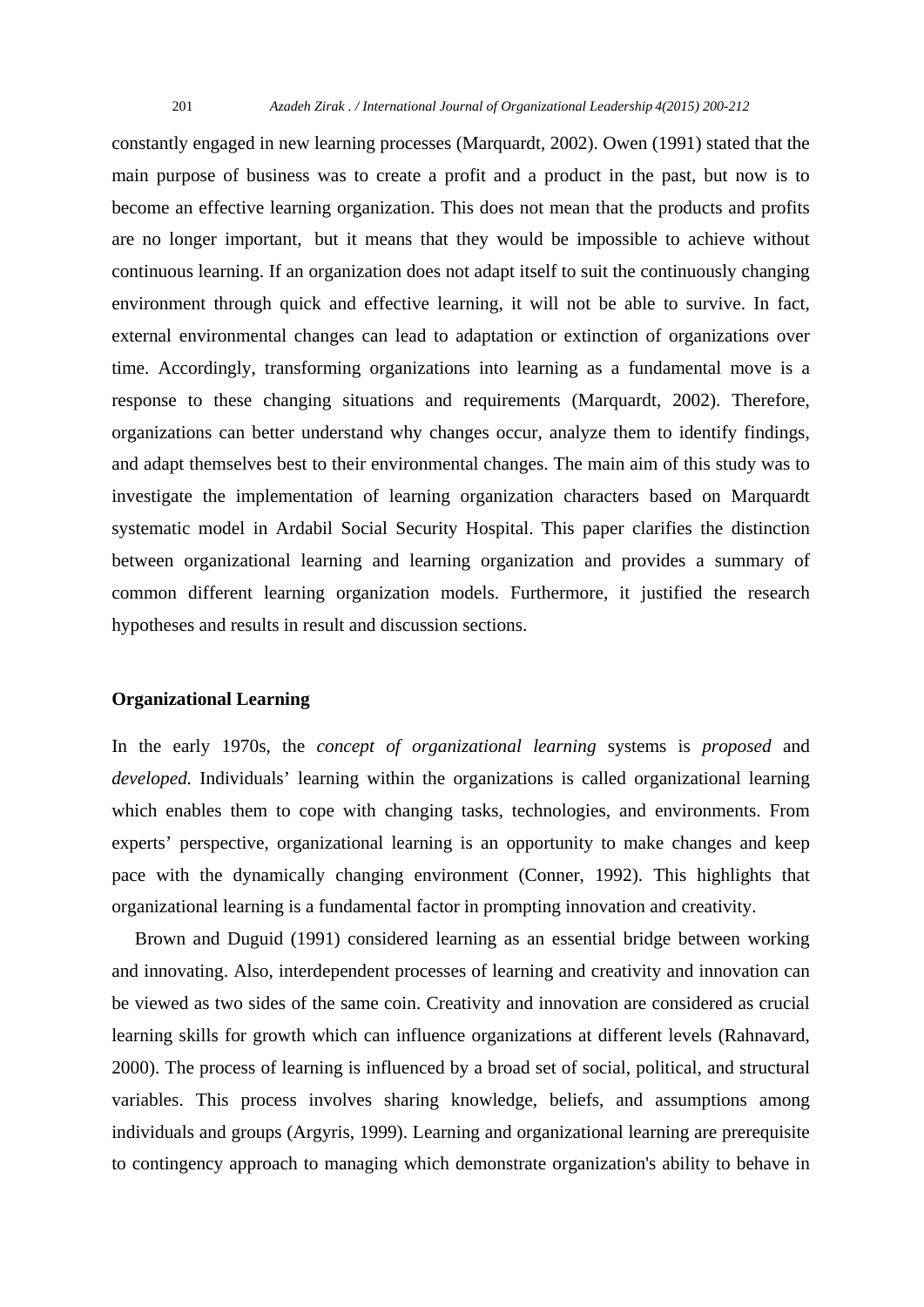the new way in new situations (Dodgson, 1993). Fiol and Lyles (1985) defined organizational learning as the process of improving actions through better knowledge and understanding. Yang, Watkins, and Marsick (2004) linked learning enablers in an organization to learning outcomes such as organizational knowledge and organizational performance. This *shows* that *neglect* of individual, group, organizational-level outcomes could lead to the fundamental incapability in detecting intended learning outcomes (Jyothibabu, Ayesha, & Bibhuti Bhusan, 2010). Each organization at every stage of its development and implementation can eventually move on to learning (Garavan, 1997).

#### **Learning Organization**

Over the past few decades, learning organization has attracted much attention in the field of training and development which have the highest usage in the field of organization and management studies (Sobhaninezhad, Shahaei, & Youzbashi, 2006). Today, learning organizations continuously strive to achieve a common understanding of teamwork including organizational continuous improvement, multitasking, quality management, and organizational learning teams (Marquardt, 2002). Garvin (2000) has defined learning organization as organizations' skills and abilities to create, acquire, transfer, share knowledge, and modify organization's behavior to describe the knowledge and new insights.

 Sharman (2005) stated that management in a learning organization is different from management in a traditional organization because in these organizations the managers are designers, teachers, and principle-oriented people. Furthermore, the collaborative effects in establishing such kind of organizations were proved to be the learning organizations' components. In these organizations, all people normally involve in identifying and problem solving and thereby the organizations can acquire new experiences, improve organizational affairs, and increase their abilities. Solving root problems is the main value of the learning organization, while traditional organizational structures were designed to maximize efficiency and profitability. In learning organizations, staff is trying to identify the problems and seek for understanding customers' needs (Daft, 2007, 2008).

 Therefore, employees can correctly identify their organization's strategic directions which were not simply possible in the previous years. The staff identify customers' needs and develop strategies based on the teams' activities which provide good customer services. These innovative strategies have consistency with the overall organizational and employees' objectives and thereby the staff try to improve the performance of the whole organization.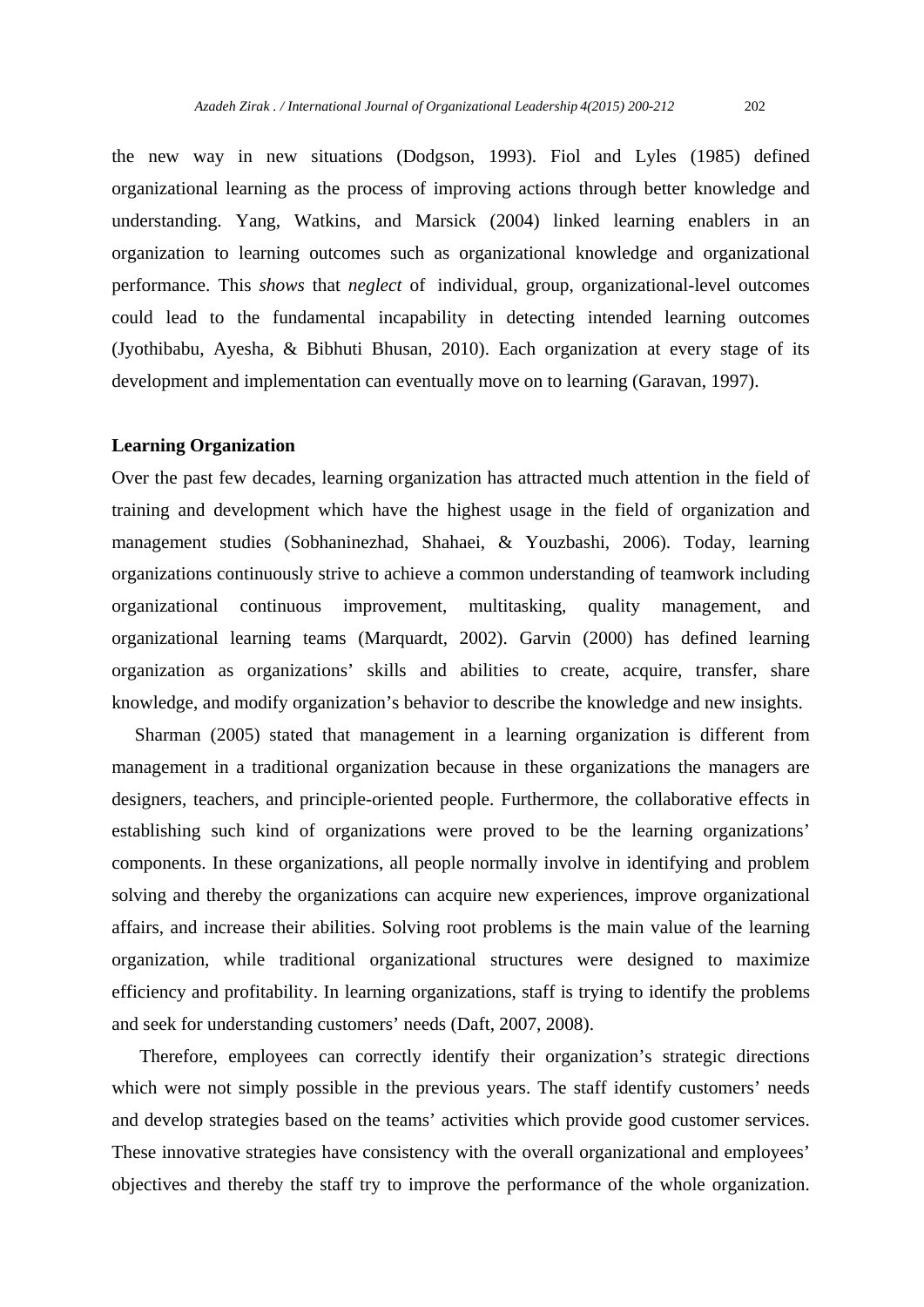Considering their organization's mission, different sections of learning organizations attempt to adapt themselves to the rapidly changing environment and welcome some changes in the environment. In learning organizations, most decision making authorities are delegated to individuals. Delegation is basically a way for organizations to distribute the authority to operate to all levels of the organization from top to bottom.

 The key elements of learning organization are all members of specialized unites or business-unit teams. Learning organization is an organization where individuals' expand its new skills or ideas to create the results it truly desires (Senge, 1990). In these organizations, new and expansive patterns of thinking are nurtured, collective thinking and learning is promoted, and people are continually learning how to learn together.

#### **Learning Organization Model**

Since the early 1990s, various theories about learning organizations have been proposed by organizational theorists. Furthermore, some scholars tried to check the concept of learning organizations practically besides the theoretical discussions through designing conceptual models and their implications in the real environment of organizations. One of these models is Marquardt systematic model. According to this model, four influential factors including people, technology, knowledge and organization in the role of subsystems, and learning process in the role of main system were recognized. Each aspect is analyzed based on a series of indices in terms of their roles in the main subsystem of learning. In the subsystem of people, managers, employees, customers, suppliers, sellers, contractors, partners, and society are studied. In organization subsystem, perspective, culture, structure, and strategy are studied. In technology subsystem, knowledge management, accessibility to information, and information exchange are investigated. Finally, in knowledge subsystem, knowledge generation and knowledge management, storing, analyzing, and exploring data are studied.



*Figure 1.* Learning organizational systematic model based on Marquardt systematic model

 Marquardt (2002) asserted that an organization becomes learning when new behaviors are rooted in social norms and common values. Moreover, he believed that it is necessary to implement the following ten strategies to build learning subsystem, namely develop modular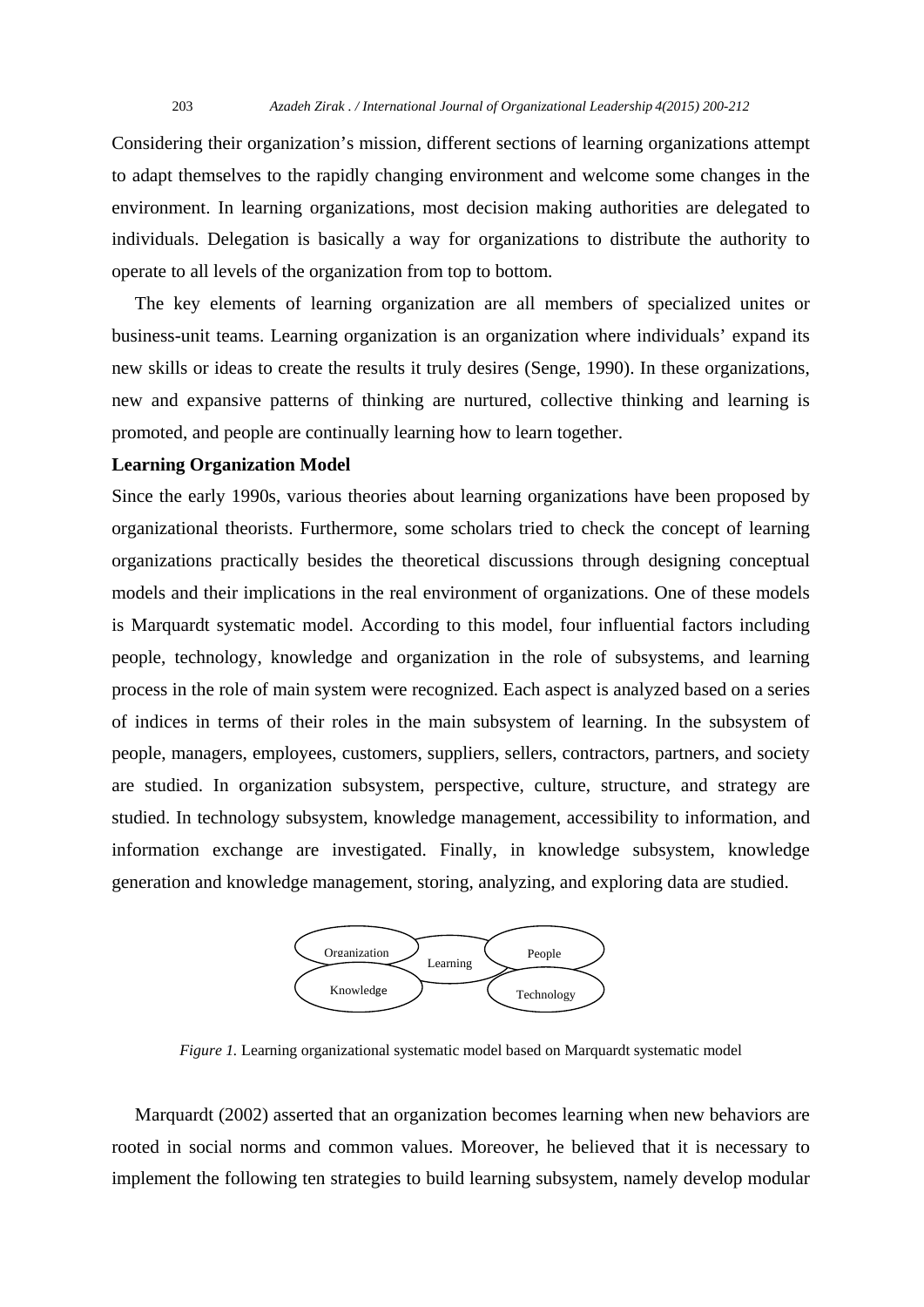and reusable learning plans, increase people's capability to learn how to learn, develop organizational dialogue, design development plans based on employees' capability, design self–grooming plans, execute systemic learning skills, encourage and execute systemic thinking approach, use scenario planning for learning, expand domestic and universal intercultural mindsets and learning, and finally increase employees' intervention and contribution .

 To propose a conceptual model of organizational learning capability for balanced development of organizations, Naderi Khorshidi (2002) conducted a study with a systematic and comprehensive view in Iran Khodro Company. The results revealed that there was a correlation between evaluating organizational success and capabilities of organizational learning and there was a significant difference between the existing and good conditions of this company in terms of organizational learning in competitive situations.



*Figure 2*. Organizational learning capability based on Taslimi and Naderi Khorshidi model (2002)

 According to Senge (1990), a learning organization exhibits five main characteristics, namely systems thinking, personal mastery, mental models, shared vision, and team learning. Personnel mastery means that individuals learn to develop their own personal capacity to create and achieve most desired results. These employees encourage their fellow employees to improve their capacitates to attain their desired goals through creating organizational environment. Mental models are an explanation or reflection of the individuals' internal pictures of the world which continually modifying and clarifying our personal vision. Individuals through shared vision develop a sense of shared responsibility within organizational groups by providing common pictures of their desired future and establishing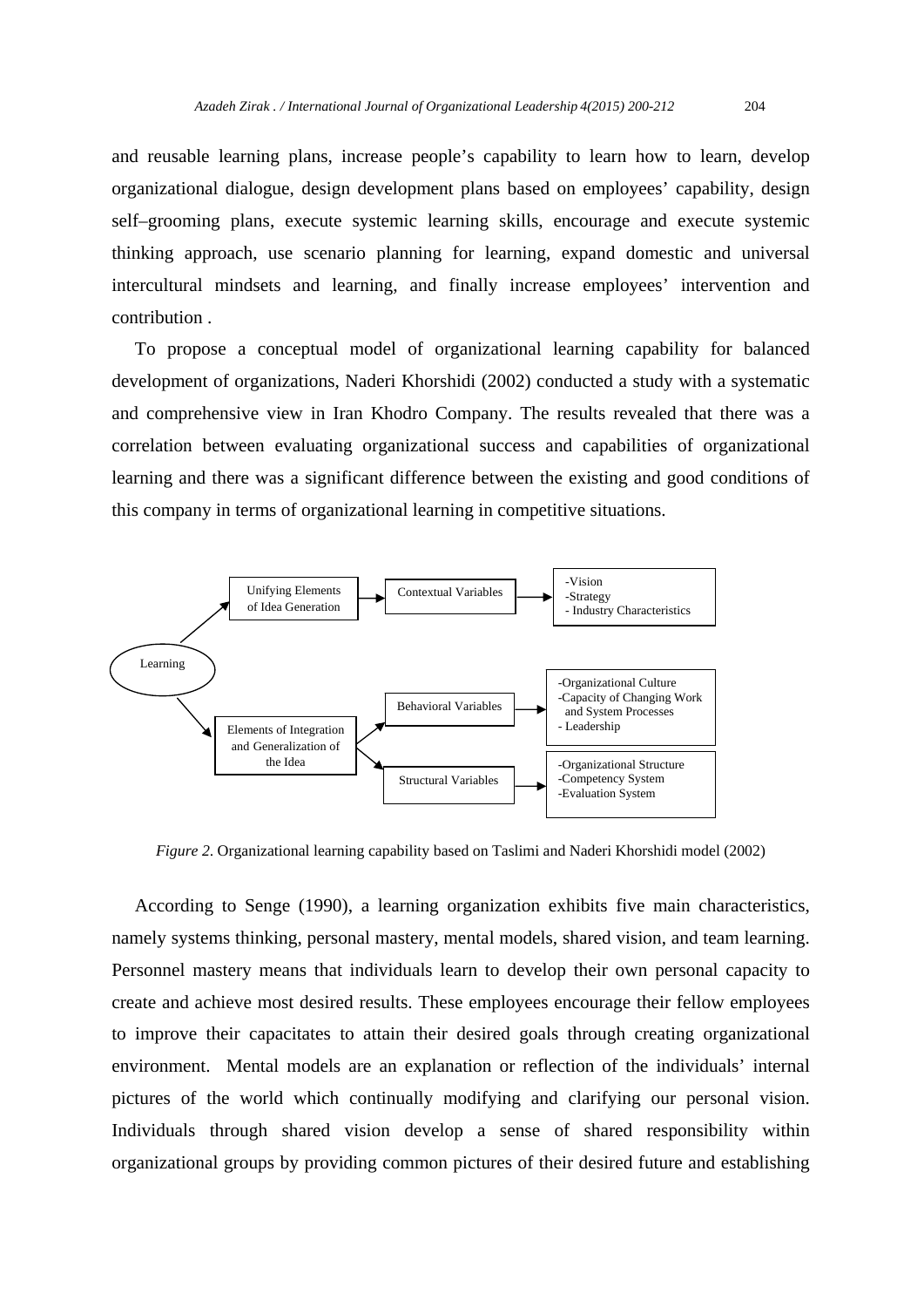a set of guiding principles and practices to support it. Another characteristic, team learning, involves relevant communication skills and collective thinking which focuses on increasing team's intelligence and abilities which is more than the sum of team member's talents. A system thinking which forms the systems consists of a way of thinking, language for describing and understanding other forces, principles, and their interactions. This kind of thinking creates a shared vision both in team or organization level (Ghorbanizadeh, 2008).

#### **Network Pattern of Learning Organization**

Learning organization is more than an adaptive and transactional organization. In other words, it is a transformational organization which involves all individuals in creating, deploying, and transferring knowledge, *improving organizational* performance *through team learning*, and enhancing the capacity to create their own future. The transformational nature of learning organization requires an organizational plan that focuses on the structure of organizational components and their interrelationships. Figure 3 presents Daft's (2013) view about learning organizational design and its components.



*Figure 3*. Network pattern of learning organization (Daft, 2013)

## **Characteristics of Learning Organization**

Grigor (2005) proposed predictive of learning organization by combining the learning organization profile developed by Marquardt (1996) and learning organization profile. Its components include training and retraining, bonuses and retraining, information flow, visions and strategies, and individual and group development. Learning organization profile consists of the systems such as dynamics of learning at the individual, group, and organizational levels, organizational changes including the vision, culture, strategy, structure, and capabilities of staff, knowledge management processes including acquisition, creation,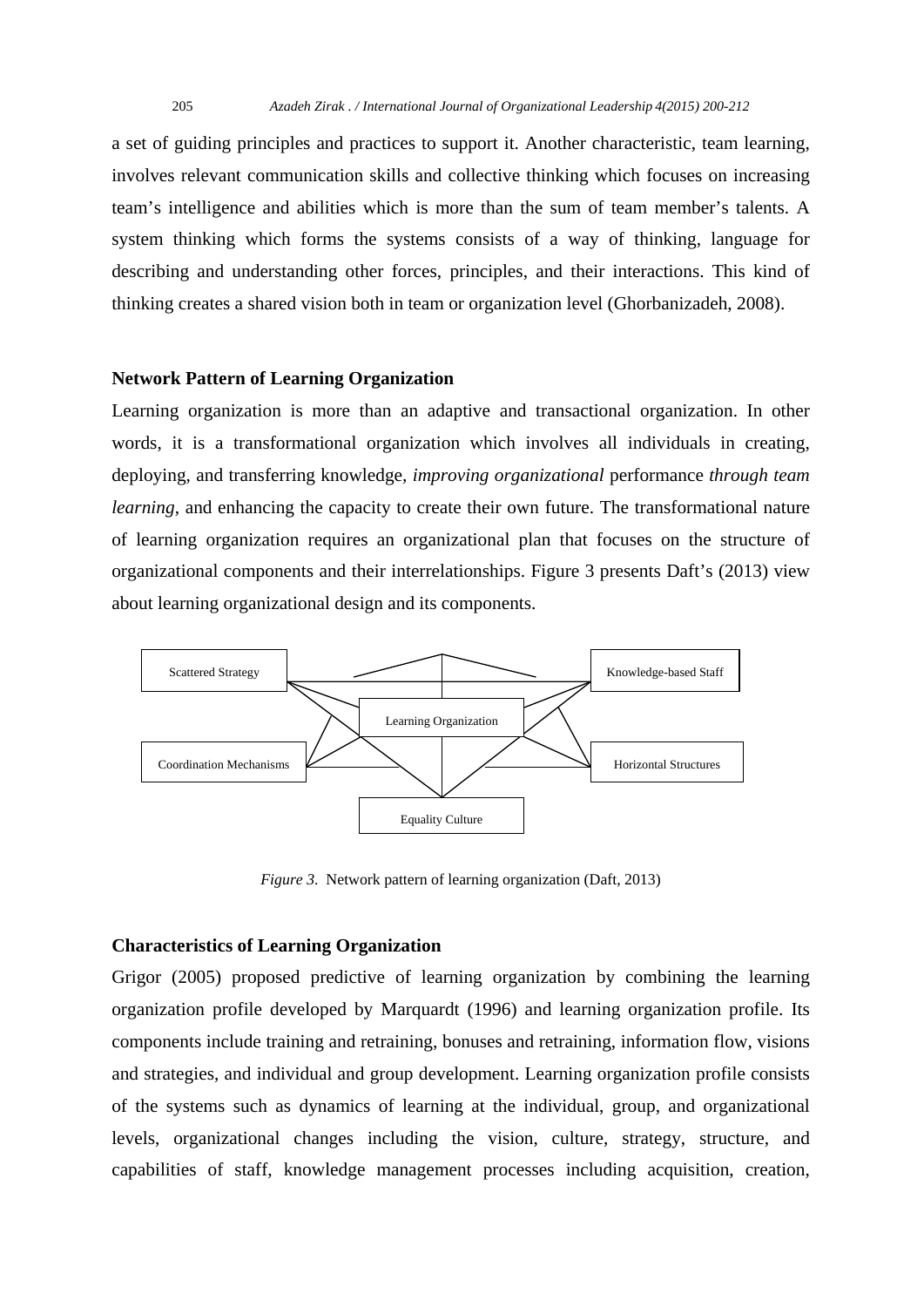storage or marketing, transport and use of technology and information systems (Abu Khadra & Rawabdeh, 2006). There is a deep connection between different parts and components of these systems in learning organizations.

 Drucker (1988) described these organizations as an orchestra in which anyone plays his own instrument. The important point is that there is a deep connection between all musicians and the conductor which results in rhythmic music. Despite having large number of employees, the nature of modern learning organizations such as IBM and Microsoft have grown enormously. Another feature of learning organizations is streamline of information flow within an organization which leads to sustainable knowledge and human resource management development in these organizations. Organizational intelligence and productivity will be improved with the growth of personnel knowledge. The personal in these organizations improve their own existing knowledge and skills due to regular recurrent trainings and personal devolution by building multiple teams and discussion groups. Such processes provide an understanding of the meaning of dominant cultures and goals and create a shared vision or goal between human resources and organization. The existence of a charismatic and strong leader provides a basis for developing a shared vision and building goals. In this case, the organization's overall strategy sets the general direction of the organization from bottom to top, creates a shared vision for personal, and openly flows the information. This information makes logical connection between different highly skilled sectors. Atafar and Bahrami Samani (2009) conducted a research in state and Azad universities of Shahrekord based on Senge's model. The results revealed that learning organization components implemented in state universities were lower than average and in Azad universities were higher than average and both state and Azad universities' current conditions were far away from the expected and desired conditions.

### **Research Hypotheses**

The study specifically aimed to answer the following research hypotheses:

H1. Ardabil Social Security Hospital's situation is more than average level in the dynamic learning subsystem.

H2. Ardabil Social Security Hospital's situation is more than average level in the organizational transformation subsystem.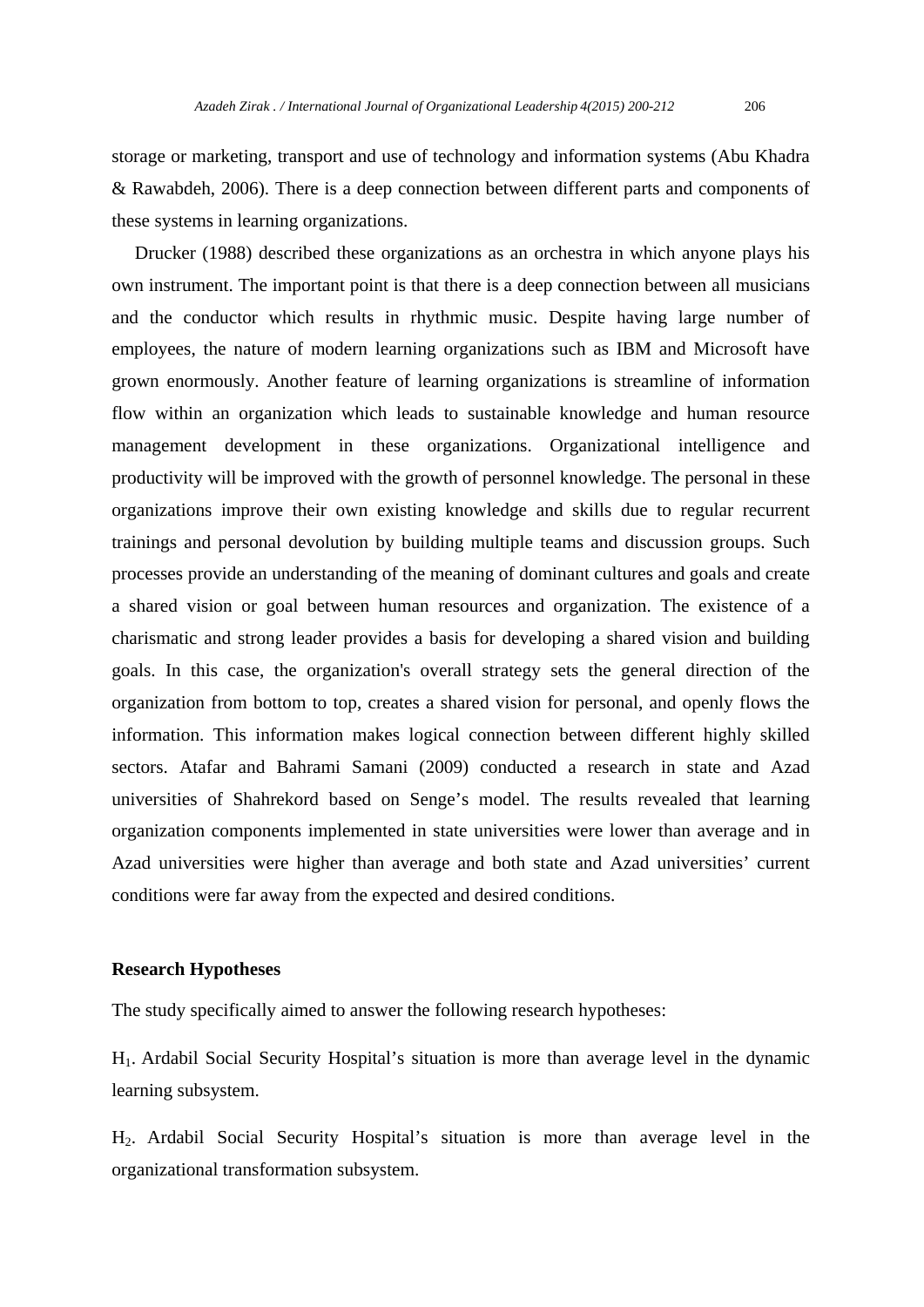H3. Ardabil Social Security Hospital's situation is more than average level in the people enforcement subsystem.

#### **Method**

This study adopted a cross-sectional survey research design. The participants of the study consisted of 234 employees working at Ardabil Social Security Hospitals. A learning organization questionnaire developed by Marquardt (2002) was used to measure dimensions of learning organization based on Likert's scale with a Cronbach's alpha coefficient of 0.87. To confirm the validity of the questionnaire, the researchers asked two experts in the field to rate the instrument's efficacy in terms of how effectively it measures informants' learning. The questionnaire consisted of four sections. The first section of the questionnaire related to the demographic profiles of selected participants, entailing basic information on identities, such as age, gender, occupation, education, and previous work experience. Other three sections, each section included 10 items, asked questions about three subsystems of learning organization, namely dynamic learning, organizational transformation, and people enforcement. It intended to gauge the perceptions of employees regarding these subsystems at a particular point in time. Participants were instructed to rate themselves using a five point Likert-Scale ranging from strongly disagree (1 point) to strongly agree (5 points).

## **Result**

The first hypothesis in this study was whether Ardabil Social Security Hospital's situation is more than average level in the dynamic learning subsystem. Table 1 summarizes the descriptive results of employees' dynamic learning.

Table 1 *Results of Descriptive Statistics of Dynamic Learning* 

| Group     |     | Experimental Mean | Theoretical Mean |
|-----------|-----|-------------------|------------------|
| Employees | 234 |                   |                  |

 Table 2 shows the results of one sample t-test for the total dynamic learning sub-system. As can be seen in Table 2, the situation of dynamic learning subsystem among employees of Ardabil Social Security Hospital was more than average level. According to mean differences which was a constant and positive quantity  $(MD= 1.32)$ , the theoretical or population mean was more than three ( $\mu > 3$ ). The lower and upper intervals were positive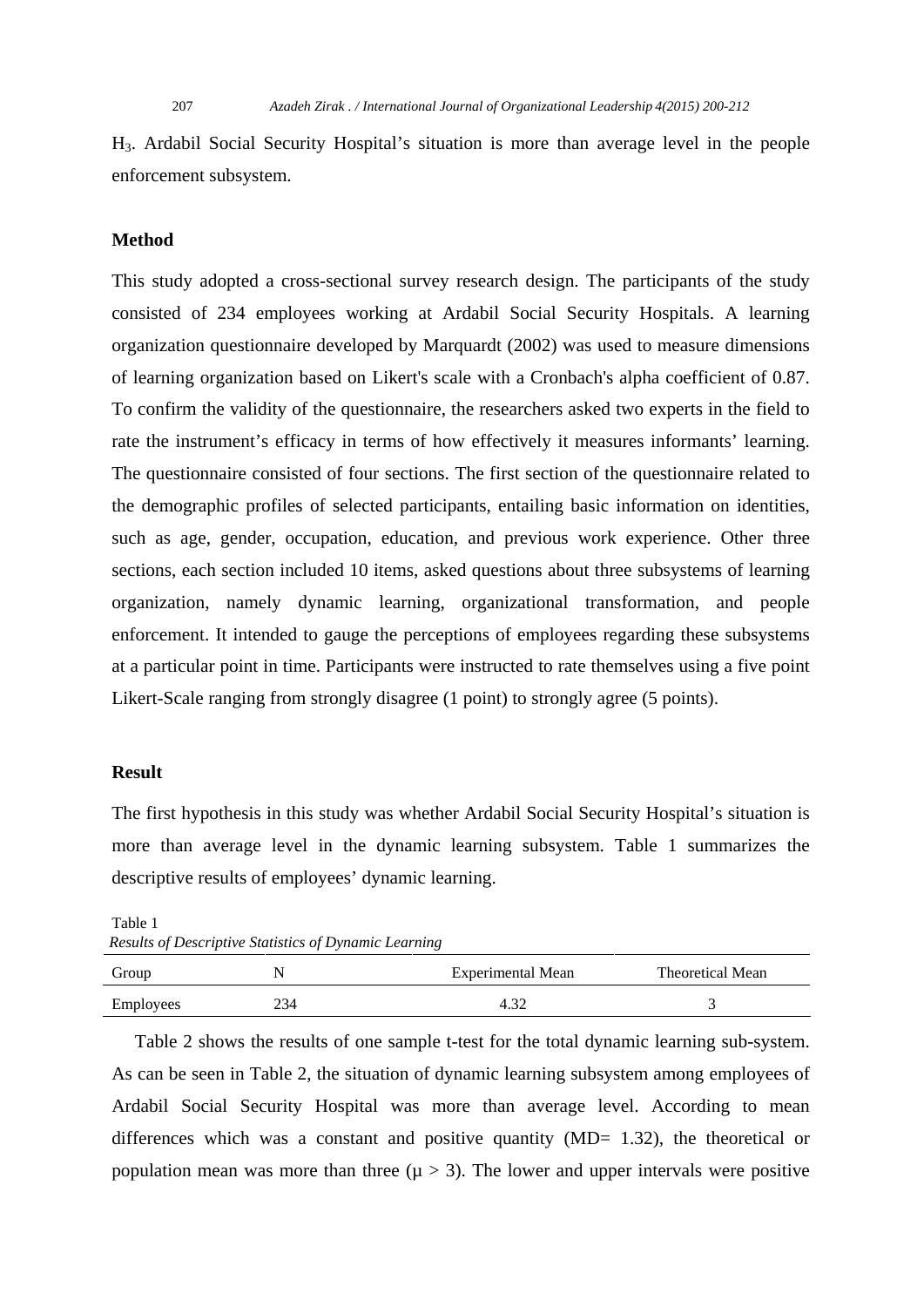values, therefore with 95% confidence interval the mean differences were a positive quantity more than zero. The *t* value for dynamic learning subsystem was equal to 54.94 and the significant value (0.00) was less than 0.05. Based on these data, the first hypothesis which stated that the Ardabil Social Security Hospital's situation in the dynamic learning subsystem is more than average level was confirmed.

Table 2

*One Sample T-test for the Total Dynamic Learning Sub-system* 

| Variable              | T-test for Equality of Means |       |     |                  |                                           |       |
|-----------------------|------------------------------|-------|-----|------------------|-------------------------------------------|-------|
| (Dynamic<br>Learning) | Sig.<br>$(2-tailed)$         |       | df  | Mean Differences | 95% Confidence Interval of the Difference |       |
|                       |                              |       |     |                  | Lower                                     | Upper |
| Employees             | 0.00                         | 59.94 | 233 | 1.32             | 1.43                                      | 1.38  |

 To test the second hypothesis, descriptive statistics are used at the onset of the study. Table 3 demonstrated the descriptive statistics of organizational transformation. For more meticulous analysis, the researcher ran one sample t-test.

 Table 3 *Results of Descriptive Statistics of Organizational Transformation* 

| Group     | N   | <b>Experimental Mean</b> | Theoretical Mean |  |
|-----------|-----|--------------------------|------------------|--|
| Employees | 234 | 2.89                     |                  |  |

Table 4 illustrates the results of one-sample t-test for the total organizational transformation sub-system. As shown in Table 4, the employees't-value and *p*-value *t* (233)  $=$ -1.96,  $p = 0.15 > 0.05$ ) were not considered to be statistically significant. That is, the determined *p-*value (0.15) is higher than significance level (0.05). So, it could be concluded that the test was meaningless and there was no significant difference between the experimental and the theoretical means in Ardabil Social Security Hospital according to the subsystem of organizational transformation. The magnitude of mean differences was a negative quantity ( $MD = -1.11$ ), therefore the theoretical or population mean was less than three ( $\mu$  < 3). The lower and the upper intervals respectively are shown in Table 4. Based on these data, the second hypothesis which stated that Ardabil Social Security Hospital's situation is more than average level in the organizational transformation subsystem was rejected.

Table 4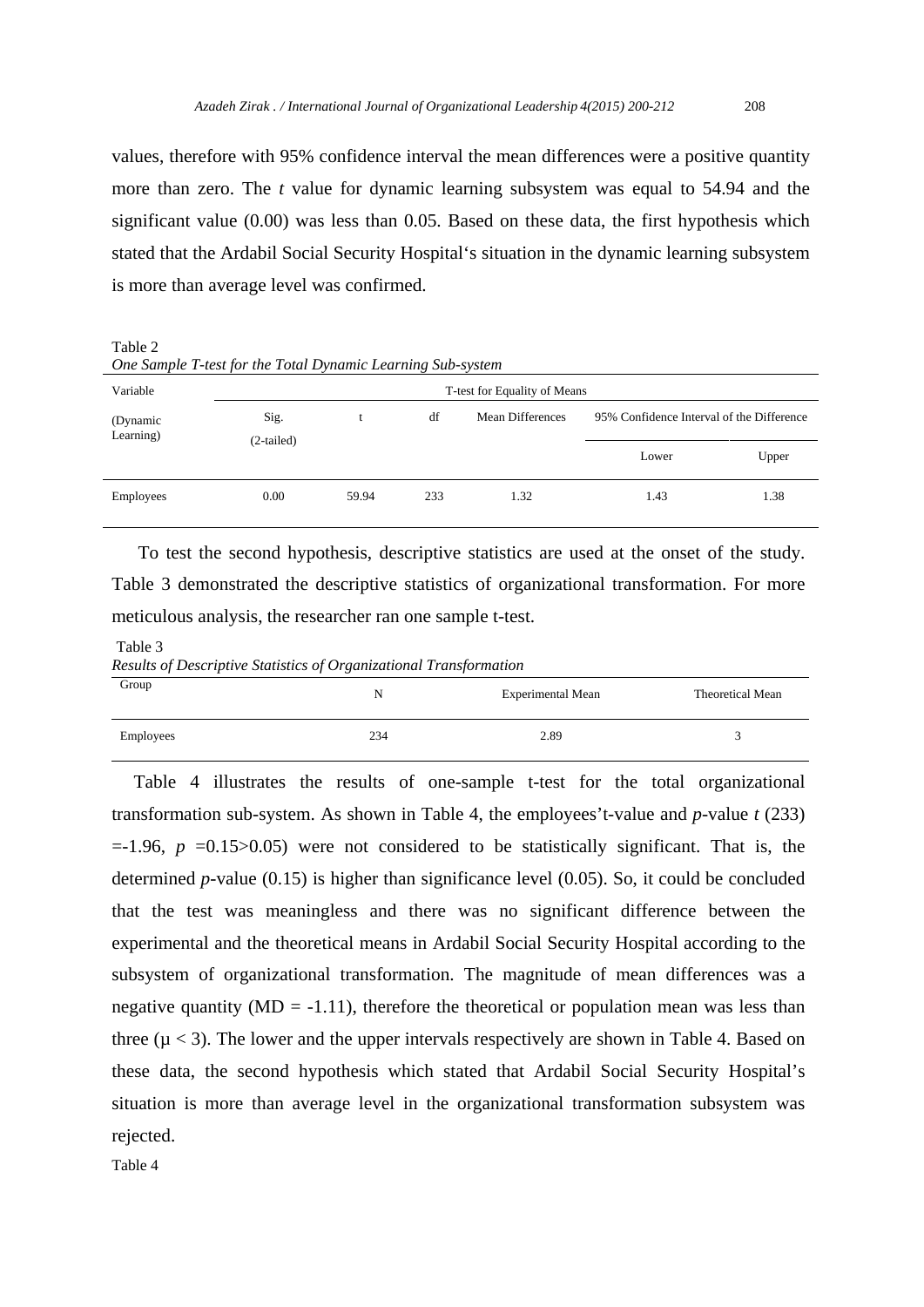| Variable                             | T-test for Equality of Means |         |     |                  |                                              |       |
|--------------------------------------|------------------------------|---------|-----|------------------|----------------------------------------------|-------|
| (Organizational)<br>Transformation)) | Sig.<br>$(2-tailed)$         |         | df  | Mean Differences | 95% Confidence Interval<br>of the Difference |       |
|                                      |                              |         |     |                  | Lower                                        | Upper |
| Employees                            | 0.15                         | $-1.96$ | 233 | $-0.11$          | $-0.24$                                      | 0.09  |

*One Sample T-test for the Total Organizational Transformation Sub-system* 

Table 5 summarizes descriptive results of employees' people enforcement.

Table 5

*Results of Descriptive Statistics of People Enforcement* 

| Group     | . . | <b>Experimental Mean</b> | <b>Theoretical Mean</b> |
|-----------|-----|--------------------------|-------------------------|
| Employees | 234 | 3.87                     |                         |

 Table 6 illustrates the results of t-test for the employees of Ardabil Social Security Hospital. As shown in this table, *t*-value and *p*-value were (t  $(233) = 32.02$ ,  $p = 0.00 < 0.05$ ) considered to be statistically significant.

Table 6 *One Sample T-test for People Enforcement Sub-system* 

| Variable                 |                      | T-test for Equality of Means |     |                  |                                                     |       |  |  |
|--------------------------|----------------------|------------------------------|-----|------------------|-----------------------------------------------------|-------|--|--|
| (People)<br>Enforcement) | Sig.<br>$(2-tailed)$ |                              | df  | Mean Differences | 95% Confidence Interval of the<br><b>Difference</b> |       |  |  |
|                          |                      |                              |     |                  | Lower                                               | Upper |  |  |
| Employees                | 0.00                 | 32.02                        | 233 | 0.87             | 0.93                                                | 0.82  |  |  |

The magnitude of the differences between theoretical and experimental means of employees was a positive quantity ( $MD = 0.87$ ). The lower and the upper intervals were 0.93 and 0.82. Based on these data, the third hypothesis which stated that Ardabil Social Security Hospital's situation is more than average level in the people enforcement subsystem was confirmed.

## **Discussion and Conclusion**

The main purpose of the present study was to examine the implementation of learning organization subsystems based on Marquardt systematic model in Ardabil Social Security Hospital. The major findings of the study revealed that Ardabil Social Security Hospital did not place in a suitable position regarding to its organizational transformation, while there was not a significant difference between predicted means of two learning organization's subsystems, namely dynamic learning and people enforcement and their actual mean.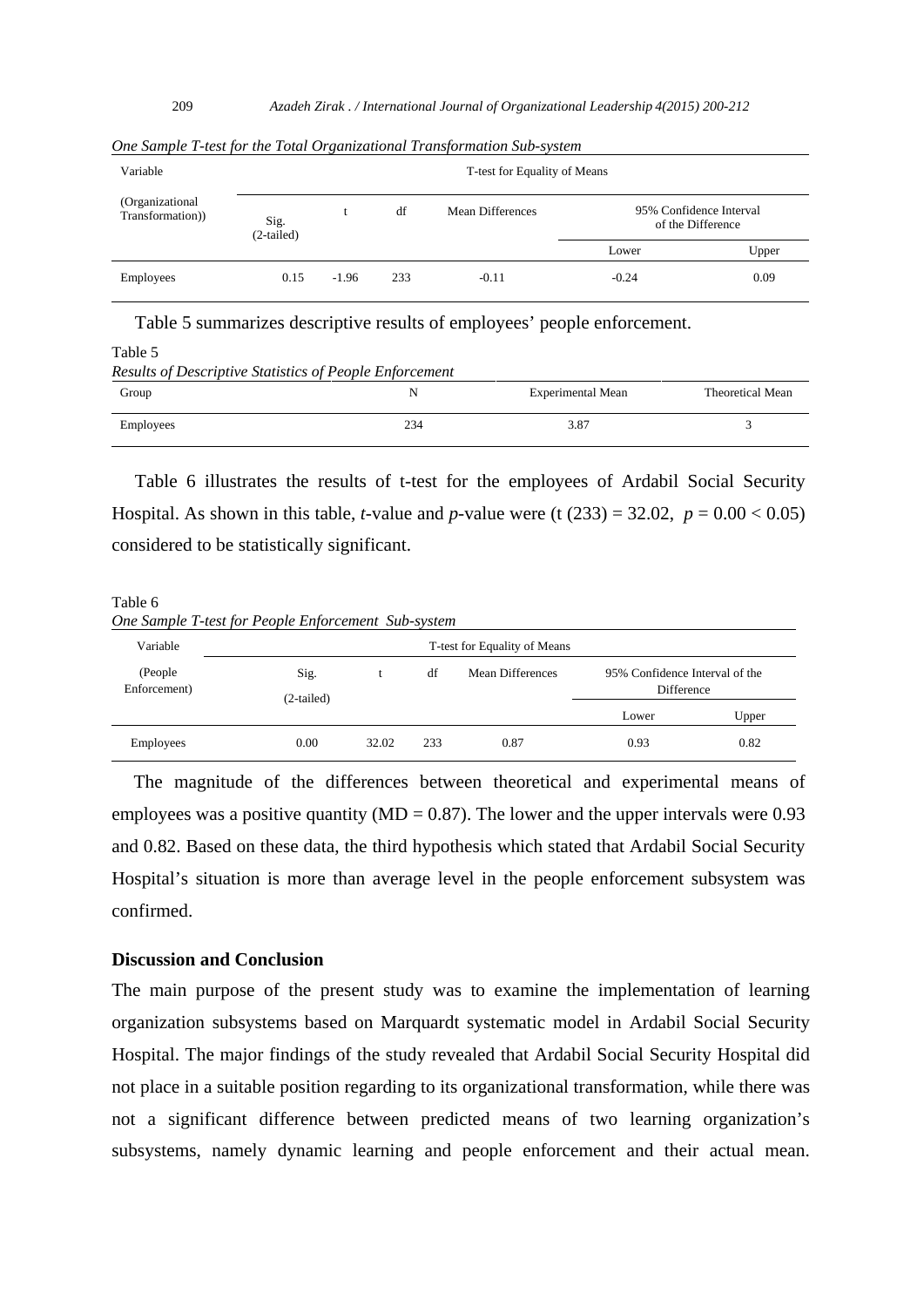Regarding to learning organization characteristics, there was a significant difference among employees.

 According to the findings of the study, we can implement the characteristics of a learning organization in mentioned dimensions in Ardabil Social Security Hospital by providing appropriate ground for improving these subsystems which guide this company to achieve these characteristics. The study by Yaghoubi, et al. (2010) revealed that the application of learning organization subsystems was average in educational hospitals of Isfahan University of Medical Sciences. Furthermore, it showed that there was a significant relationship between learning organization and organizational commitment and between learning organization and job experience. To date, the findings of studies revealed that the current status of implementation of learning organization components in the educational system of our country was average or lower than average and were far away from desired or ideal situation (Arasteh & Enayati, 2010; Ghahremani, 2001; Mahmoudzadeh, 2005; Pardakhtchi, Ahmadi, & Arezumandi, 2007). As the findings of this study suggest, the theories and concepts about learning and organizational learning in diverse dimensions should be noted to create a learning organization in any organization. Furthermore, in learning organization as a knowledge-based organization, knowledge management can play a vital role in supporting learning and learning organization through sharing the effectiveness of knowledge in an organization. The most valuable asset of any organization is its human resources and if the organization is supposed as a learning organization, all its employees need to commit themselves to the organizational targets and fully develop their learning potentials in required time. Also, factors affecting organizational learning and learning organization as predisposing factors should be viewed as effective factors for creating a learning organization and implementing its features.

 The present study is not free from limitations. The very first limitation of the study relates to using only Ardabil Social Security Hospital's employees and excluding other private and public hospitals or other organizations. Second, this analysis can be expanded to incorporate additional learning organization subsystems. Third, this study used a standard learning organization questionnaire to elicit information from employees. The use of other methods such as observation and interview could have increased the validity of data. Fourth, the number of participants of this study can hardly be generalized to the whole population of different hospitals in Iran. Fifth, learning organizations are less discovered and more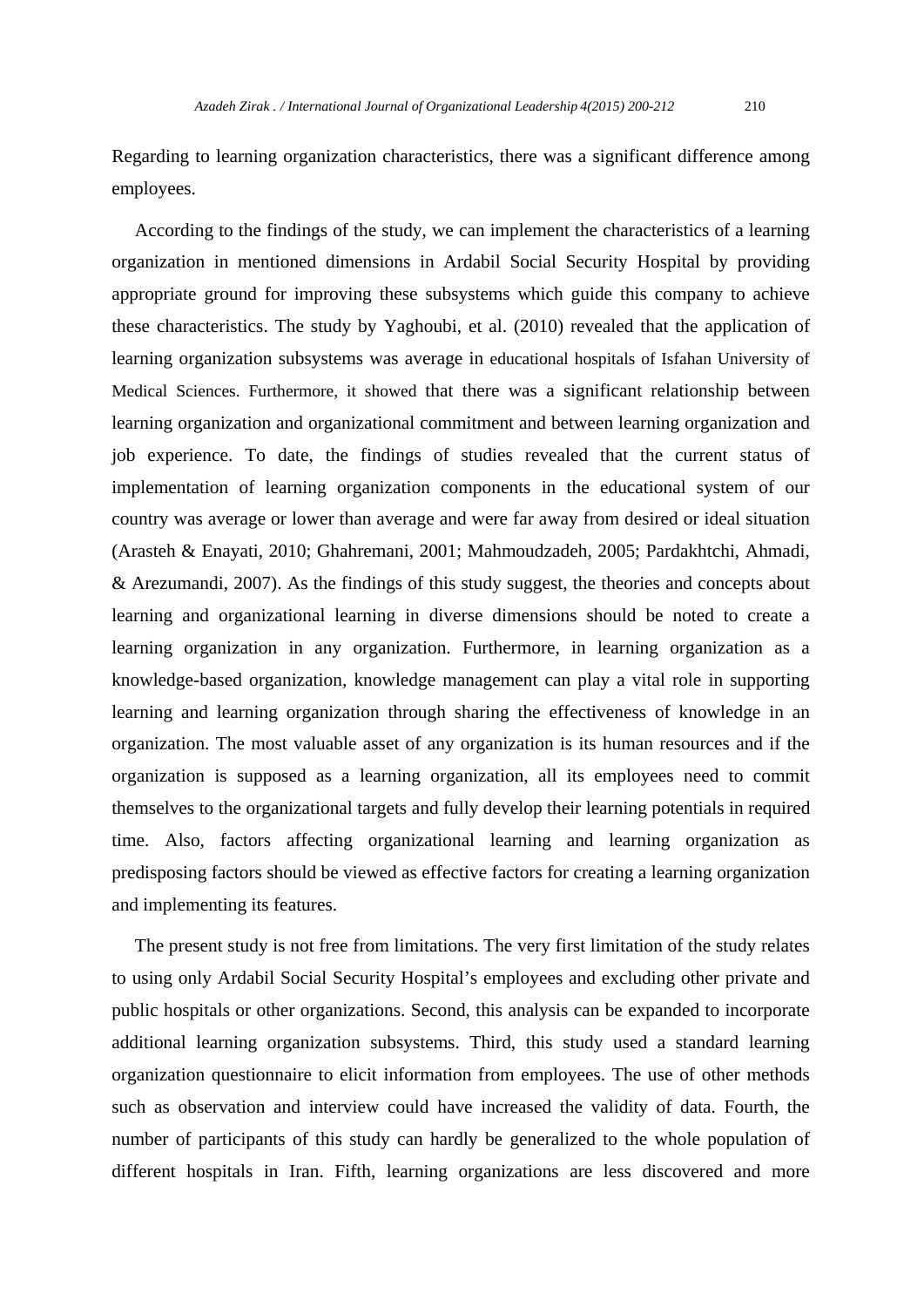described. The variety of the features mentioned by the experts has hindered the arrival at the desirable consensus about the assessment method of organizational learning process and identification of learning organization. Sixth, this study used Marquardt systematic model, it could have benefited from other learning organization questionnaires such as learning organization dimensions questionnaire of Watkins-Marsick. Finally, the sample of the study was employees in one hospital, future studies can be conducted in other higher education institutions and administrative offices among administrators and professional staff. In order to strengthen and back up the findings and conclusions in this study, it is essential to implement further research in analyzing the factors affecting learning organizations.

#### **References**

- Abu Khadra, M. F., & Rawabdeh, I. A. (2006). Assessment of development of the learning organization concept in Jordanian industrial companies. *Journal of Learning Organization, 13* (5), 455–474.
- Argyris, C. (1999). *On organizational learning* (2<sup>nd</sup> ed.). Oxford: Blackwell Publication.
- Arasteh, H. R., & Enayati, T. (2010). Evaluating the Islamic Azad Universities based on the characteristics of the learning organizations: Case studies of Guilan and Mazandaran branches. *Iranian Journal of Higher Education*, *2*(3), 47–65.
- Atafar, A., & Bahrami Samani, M. (2009). The amount of using the components of learning organization at the state and Azad Islamic universities. *Journal of Higher Education Association of Iran, 1*,161–179.
- Brown, J. S., & Duguid, P. (1991). Organizational learning and communities of practice: Toward a unified view of working, learning and innovation. In E. L. Lesser, M. A. Fontaine, & J. A.
- Slusher (Ed.), *Knowledge & communities*. Oxford: Butterworth Heinemann.
- Conner, D. R. (1992). *Managing at the speed of change: How resilient managers succeed and prosper where others fail*. New York: Villard Books.
- Daft, R. L. (2007). *Principles of organization theory and design* (M. Arabi & A. Parsayan, Trans).Tehran: Cultural Research Bureau.
- Daft, R. L. (2008). *Organizational theory and design* (10<sup>th</sup> ed.). USA: South-Western Cengage Learning.
- Daft, R. L. (2013). Organization theory and design  $(11<sup>th</sup>$  ed.). Mason, OH: South-Western.
- Dodgson, M. (1993). Organizational learning: A review of some literatures. *Organization Studies, 14*(3), 375–394.
- Drucker, P. F. (1988). Management and the world's work. *Harvard Business Review, 66*, 65–76.
- Fiol, C. M., & Lyles, M. A. (1985). Organizational learning. *Academy of Management Review, 10*(4), 803–813.
- Garavan, T. (1997).The learning organization: A review and evaluation. *The learning organization*, *4*(1), 18–29.
- Garvin, D. A. (2000). *Learning in action: A guide to putting the organizational learning to work*. Boston: Harvard Business School Press.
- Ghahremani, M. (2001). Learning organization, as the outcome of half a century of human development. *Quarterly Journal of Management & Development*, *3*(9), 79–90.
- Ghorbanizadeh, V. (2008). *Organizational learning and learner organization with approach to knowledge management*. Tehran: Baztab Publication.
- Jyothibabu, C., Ayesha, F., & Bibhuti Bhusan, P. (2010). An integrated scale for measuring an organizational learning system. *The Learning Organization, 17*(4), 303–327.
- Mahmoudzadeh, M. (2005).*The assessment of different provinces' readiness to implement learning organization's characteristics at their education system in Iran* (Unpublished master's thesis). Tehran: Tarbiat Modarres University.
- Marquardt, M. J. (1996). *Building the learning organization*. New York: McGraw-Hill
- Marquardt, M. J. (2002). *Building the learning organization: Mastering the five elements for corporate learning* (2<sup>nd</sup> ed.). Palo Arto, CA: Davies-Black Publishers.